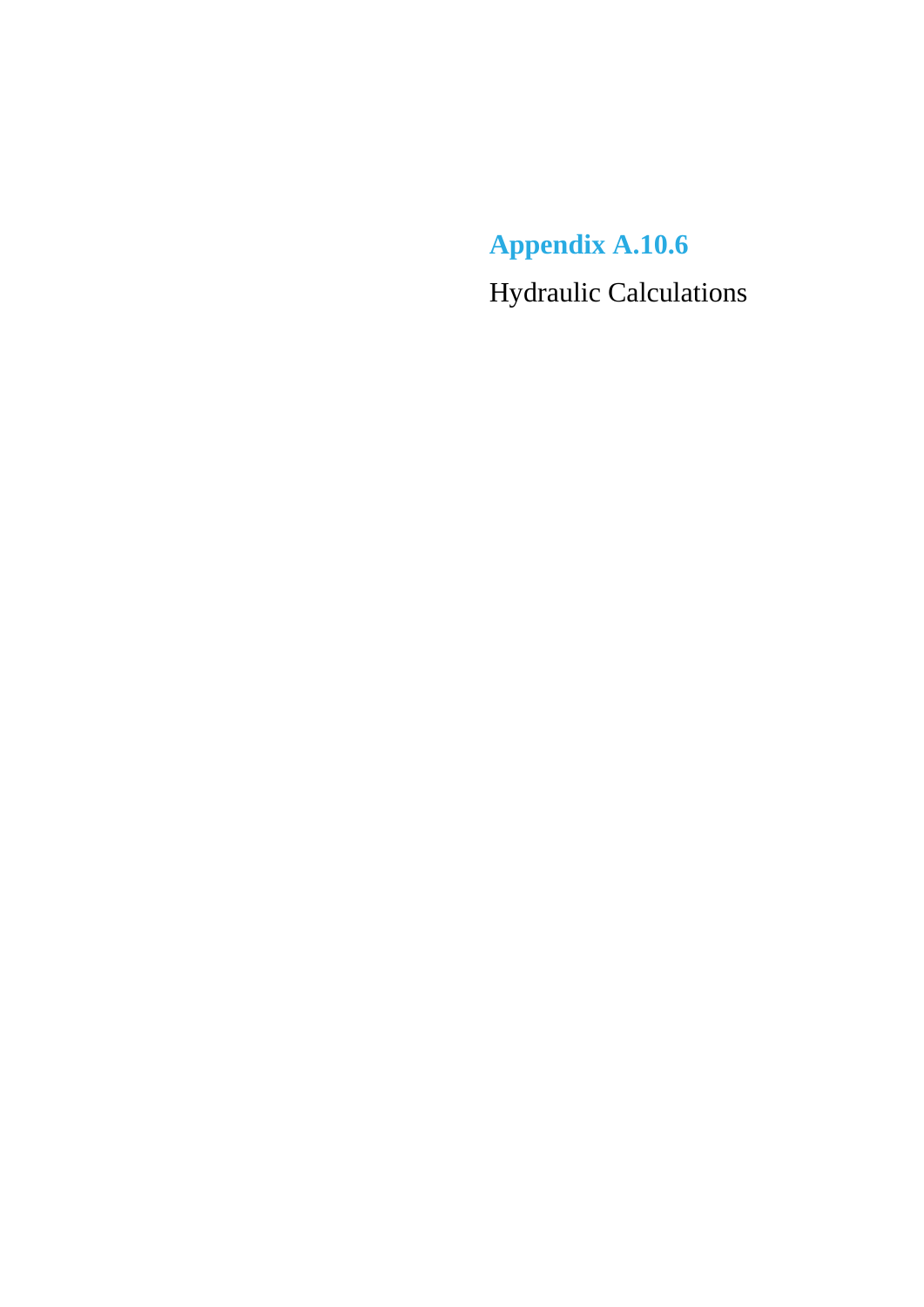## **A.10.6**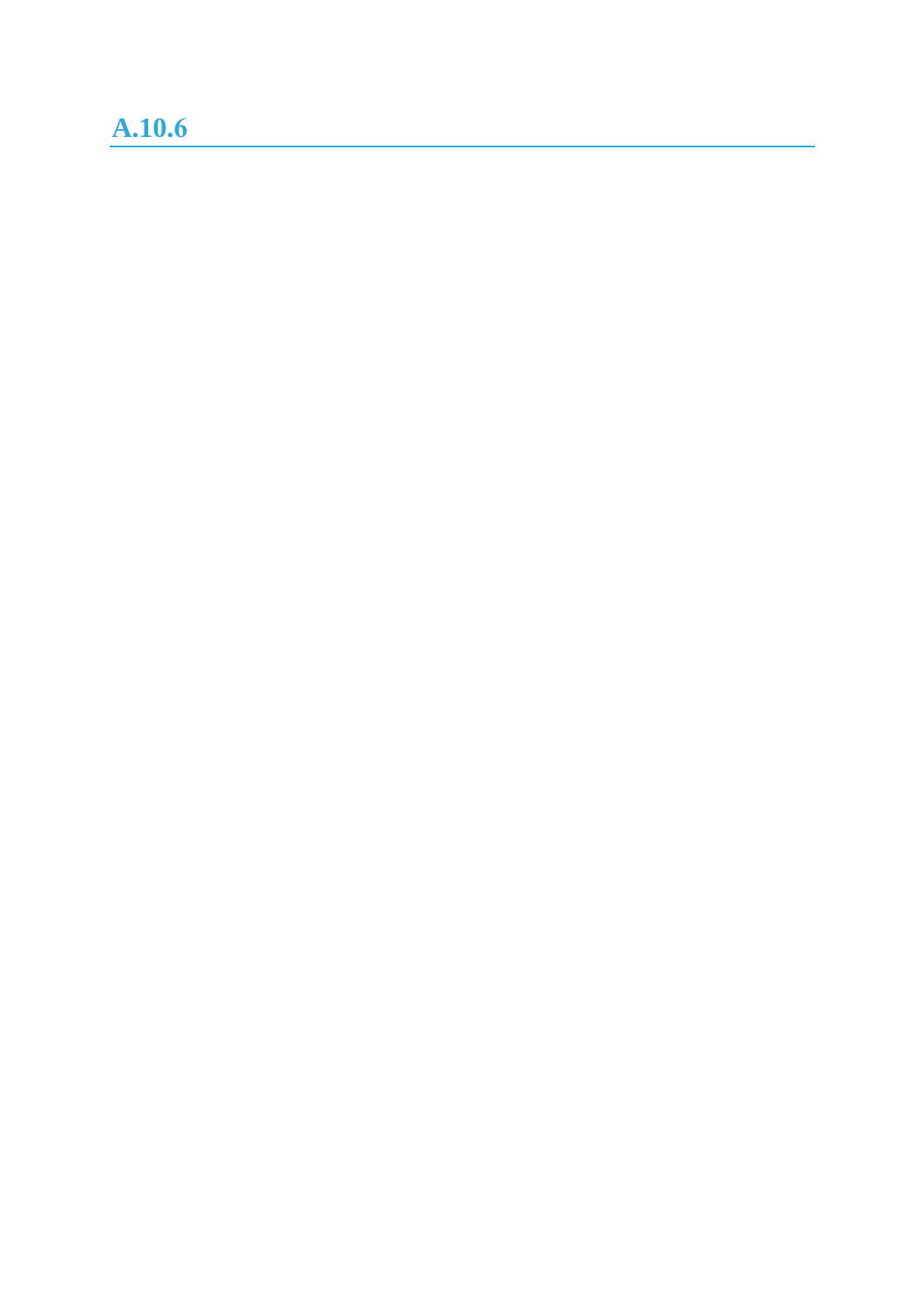## **1 Radius of influence**

A calculation of the radius of influence upon groundwater at each location where dewatering is proposed has been calculated using a simplified analytical approach detailed in CIRIA (Construction Industry Research and Information Association) Report No 113, 'Control of groundwater for temporary works' (SH Somerville, 1986).

The following equation is presented for estimating radius of influence  $(R_0)$  for given drawdown (h) and hydraulic conductivity (k):

 $R_0 = 3000 \text{ h}\sqrt{K}$  (Sichart equation)

Where,

 $R<sub>o</sub>$  = Radius of influence (m)

 $h = Drawdown(m)$ 

 $k =$  Hydraulic conductivity (m/sec)

The calculation is performed for each 100m chainage of the proposed road development, which is presented in **Table 1** below.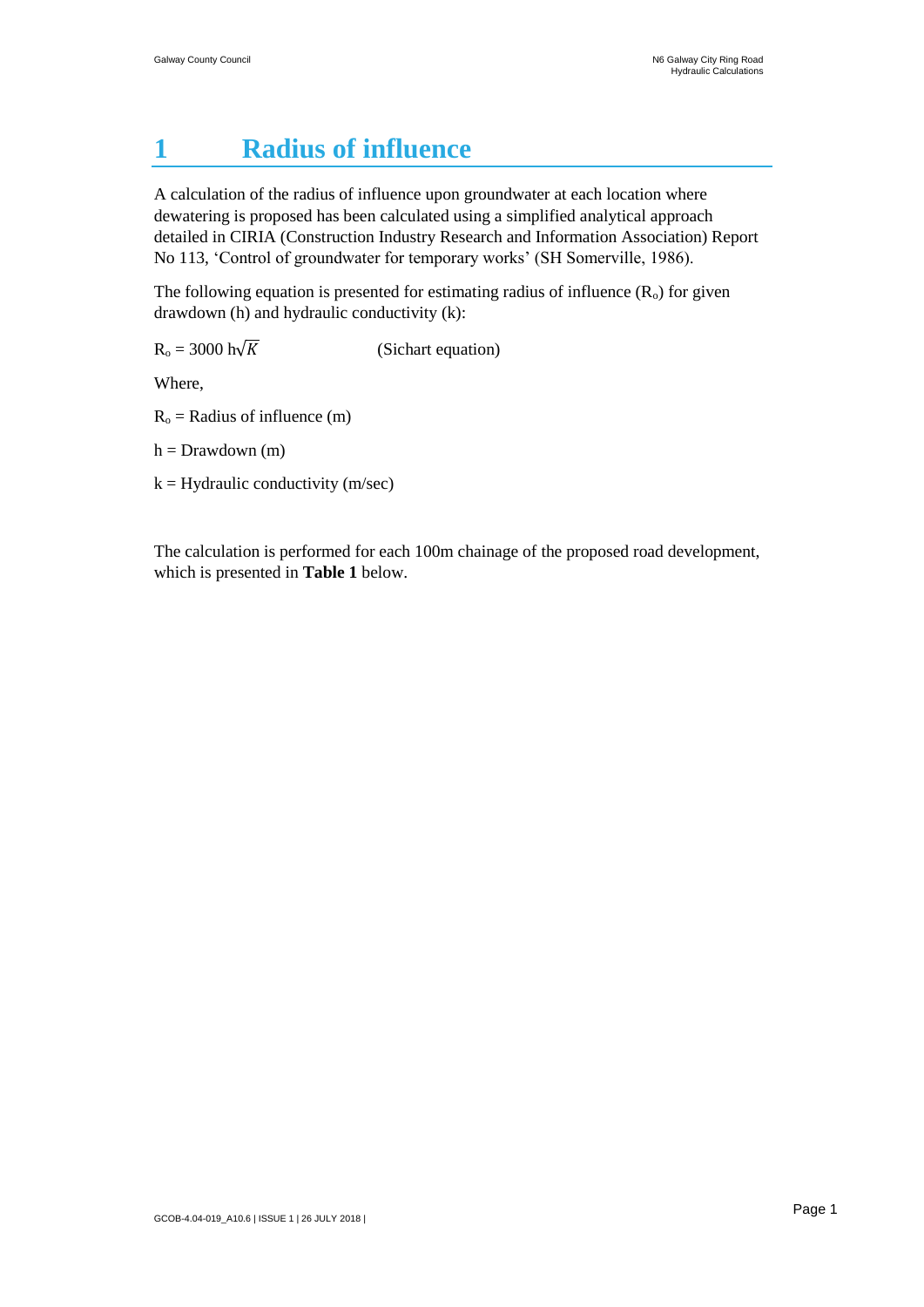|                |                        |                                       |                                           |                                       |                                                             | <b>Construction Phase</b><br><b>Drawdown</b> |                                                    | <b>Operation Phase</b><br><b>Drawdown</b> |                                                             |
|----------------|------------------------|---------------------------------------|-------------------------------------------|---------------------------------------|-------------------------------------------------------------|----------------------------------------------|----------------------------------------------------|-------------------------------------------|-------------------------------------------------------------|
| Ch.            | Ground<br>level<br>mOD | Construct<br>Dewater.<br>level<br>mOD | Operat.<br><b>Dewatering</b><br>level mOD | Embank./<br>Cutting/<br><b>Tunnel</b> | <b>Depth</b><br>of<br>cutting<br>$\mathbf{m}$<br><b>BGL</b> | <b>Vertical</b><br>m                         | Radius<br>from<br>design<br>footprint<br>${\bf m}$ | <b>Vertical</b><br>m                      | <b>Radius</b><br>from<br>design<br>footprint<br>$\mathbf m$ |
| $\overline{0}$ | 10.9                   | 7.9                                   | 7.9                                       | Embankment                            | 0.0                                                         | 1.7                                          | 10.7                                               | 1.7                                       | 10.7                                                        |
| 100            | 12.8                   | 9.7                                   | 9.7                                       | Cutting                               | 0.1                                                         | 2.2                                          | 13.9                                               | 2.2                                       | 13.9                                                        |
| 200            | 17.5                   | 13.8                                  | 13.8                                      | Cutting                               | 0.7                                                         | 2.8                                          | 18.2                                               | 2.8                                       | 18.2                                                        |
| 300            | 21.9                   | 18.3                                  | 18.3                                      | Cutting                               | 0.6                                                         | 2.7                                          | 17.5                                               | 2.7                                       | 17.5                                                        |
| 400            | 27.0                   | 22.8                                  | 22.8                                      | Cutting                               | 1.3                                                         | 3.1                                          | 20.2                                               | 3.1                                       | 20.2                                                        |
| 500            | 30.8                   | 27.3                                  | 27.3                                      | Cutting                               | 0.6                                                         | 2.2                                          | 14.4                                               | 2.2                                       | 14.4                                                        |
| 600            | 31.8                   | 28.8                                  | 28.8                                      | Embankment                            | 0.0                                                         | 2.0                                          | 13.1                                               | 2.0                                       | 13.1                                                        |
| 700            | 33.8                   | 30.8                                  | 30.8                                      | Embankment                            | 0.0                                                         | 2.0                                          | 12.7                                               | $2.0\,$                                   | 12.7                                                        |
| 800            | 37.6                   | 34.6                                  | 34.6                                      | Embankment                            | 0.0                                                         | 2.6                                          | 17.0                                               | 2.6                                       | 17.0                                                        |
| 900            | 38.8                   | 35.8                                  | 35.8                                      | Embankment                            | $0.0\,$                                                     | 2.8                                          | 18.0                                               | 2.8                                       | 18.0                                                        |
| 1000           | 40.0                   | 37.0                                  | 37.0                                      | Embankment                            | 0.0                                                         | 2.0                                          | 13.0                                               | 2.0                                       | 13.0                                                        |
| 1100           | 41.6                   | 38.6                                  | 38.6                                      | Embankment                            | 0.0                                                         | 2.4                                          | 15.3                                               | 2.4                                       | 15.3                                                        |
| 1200           | 47.2                   | 43.3                                  | 43.3                                      | Cutting                               | 0.9                                                         | 2.0                                          | 12.8                                               | 2.0                                       | 12.8                                                        |
| 1300           | 47.9                   | 44.9                                  | 44.9                                      | Embankment                            | 0.0                                                         | 2.5                                          | 15.9                                               | 2.5                                       | 15.9                                                        |
| 1400           | 49.8                   | 46.8                                  | 46.8                                      | Embankment                            | 0.0                                                         | 2.2                                          | 14.2                                               | 2.2                                       | 14.2                                                        |
| 1500           | 49.2                   | 46.2                                  | 46.2                                      | Embankment                            | 0.0                                                         | 1.9                                          | 12.3                                               | 1.9                                       | 12.3                                                        |
| 1600           | 53.0                   | 50.0                                  | 50.0                                      | Embankment                            | 0.0                                                         | 1.0                                          | 6.5                                                | 1.0                                       | 6.5                                                         |
| 1700           | 56.9                   | 52.9                                  | 52.9                                      | Cutting                               | $1.0\,$                                                     | 2.9                                          | 18.6                                               | 2.9                                       | 18.6                                                        |
| 1800           | 57.4                   | 54.4                                  | 54.4                                      | Embankment                            | 0.0                                                         | 2.4                                          | 15.3                                               | 2.4                                       | 15.3                                                        |
| 1900           | 57.9                   | 54.9                                  | 54.9                                      | Embankment                            | 0.0                                                         | 1.9                                          | 12.3                                               | 1.9                                       | 12.3                                                        |
| 2000           | 56.4                   | 53.4                                  | 53.4                                      | Embankment                            | 0.0                                                         | 2.4                                          | 15.5                                               | 2.4                                       | 15.5                                                        |
| 2100           | 52.8                   | 49.8                                  | 49.8                                      | Embankment                            | 0.0                                                         | 1.0                                          | 6.2                                                | 1.0                                       | 6.2                                                         |
| 2200           | 50.9                   | 47.9                                  | 47.9                                      | Embankment                            | 0.0                                                         | 1.9                                          | 12.5                                               | 1.9                                       | 12.5                                                        |
| 2300           | 51.9                   | 48.9                                  | 48.9                                      | Embankment                            | 0.0                                                         | 2.1                                          | 13.7                                               | 2.1                                       | 13.7                                                        |
| 2400           | 50.1                   | 46.9                                  | 46.9                                      | $\overline{\mathrm{C}}$ utting        | 0.2                                                         | 2.1                                          | 13.4                                               | 2.1                                       | 13.4                                                        |
| 2500           | 48.2                   | 44.7                                  | 44.7                                      | Cutting                               | 0.4                                                         | 1.6                                          | 10.2                                               | 1.6                                       | 10.2                                                        |
| 2600           | 48.9                   | 42.8                                  | 42.8                                      | Cutting                               | 3.1                                                         | 2.5                                          | 16.1                                               | 2.5                                       | 16.1                                                        |
| 2700           | 43.3                   | 40.3                                  | 40.3                                      | Embankment                            | 0.0                                                         | 2.4                                          | 15.2                                               | 2.4                                       | 15.2                                                        |
| 2800           | 41.1                   | 38.1                                  | 38.1                                      | Embankment                            | 0.0                                                         | 1.9                                          | 12.0                                               | 1.9                                       | 12.0                                                        |
| 2900           | 40.5                   | 37.5                                  | 37.5                                      | Embankment                            | 0.0                                                         | 2.3                                          | 14.7                                               | 2.3                                       | 14.7                                                        |
| 3000           | 40.0                   | 37.0                                  | 37.0                                      | Embankment                            | 0.0                                                         | 2.6                                          | 16.9                                               | 2.6                                       | 16.9                                                        |
| 3100           | 39.2                   | 36.2                                  | 36.2                                      | Embankment                            | 0.0                                                         | 2.9                                          | 18.5                                               | 2.9                                       | 18.5                                                        |
| 3200           | 39.3                   | 33.3                                  | 33.3                                      | Cutting                               | 3.0                                                         | 5.1                                          | 32.8                                               | 5.1                                       | 32.8                                                        |
| 3300           | 37.1                   | 30.1                                  | 30.1                                      | Cutting                               | 4.0                                                         | 6.6                                          | 42.6                                               | 6.6                                       | 42.6                                                        |
| 3400           | 36.8                   | 28.8                                  | 28.8                                      | Cutting                               | 5.0                                                         | 7.3                                          | 47.2                                               | 7.3                                       | 47.2                                                        |
| 3500           | 36.5                   | 27.6                                  | 27.6                                      | Cutting                               | 5.9                                                         | 7.4                                          | 47.9                                               | 7.4                                       | 47.9                                                        |
| 3600           | 34.8                   | $\overline{2}6.4$                     | $\overline{26.4}$                         | Cutting                               | 5.4                                                         | 7.5                                          | 48.6                                               | 7.5                                       | 48.6                                                        |
| 3700           | 32.9                   | $\overline{2}5.2$                     | $\overline{2}5.2$                         | Cutting                               | 4.7                                                         | 6.5                                          | 42.1                                               | 6.5                                       | 42.1                                                        |
| 3800           | 31.6                   | 24.0                                  | 24.0                                      | Cutting                               | 4.6                                                         | 7.1                                          | 45.9                                               | 7.1                                       | 45.9                                                        |
| 3900           | 26.4                   | 22.8                                  | 22.8                                      | Cutting                               | $0.6\,$                                                     | $0.6\,$                                      | 4.1                                                | 0.6                                       | 4.1                                                         |
| 4000           | 22.6                   | 19.6                                  | 19.6                                      | Embankment                            | 0.0                                                         | $1.0\,$                                      | 6.7                                                | 1.0                                       | 6.7                                                         |
| 4100           | 23.2                   | 20.2                                  | 20.2                                      | Embankment                            | $0.0\,$                                                     | 2.0                                          | 13.0                                               | 2.0                                       | 13.0                                                        |
| 4200           | 25.1                   | 22.1                                  | 22.1                                      | Embankment                            | 0.0                                                         | 2.5                                          | 16.4                                               | 2.5                                       | 16.4                                                        |
| 4300           | 30.5                   | $\overline{27.5}$                     | 27.5                                      | Embankment                            | 0.0                                                         | 2.8                                          | 17.8                                               | 2.8                                       | 17.8                                                        |
| 4400           | 38.4                   | 33.6                                  | 33.6                                      | Cutting                               | 1.8                                                         | 1.6                                          | 10.6                                               | 1.6                                       | 10.6                                                        |
| 4500           | 36.7                   | 33.7                                  | 33.7                                      | Embankment                            | 0.0                                                         | 2.9                                          | 18.5                                               | 2.9                                       | 18.5                                                        |
| 4600           | 42.0                   | 37.7                                  | 37.7                                      | Cutting                               | 1.3                                                         | 3.7                                          | 23.9                                               | 3.7                                       | 23.9                                                        |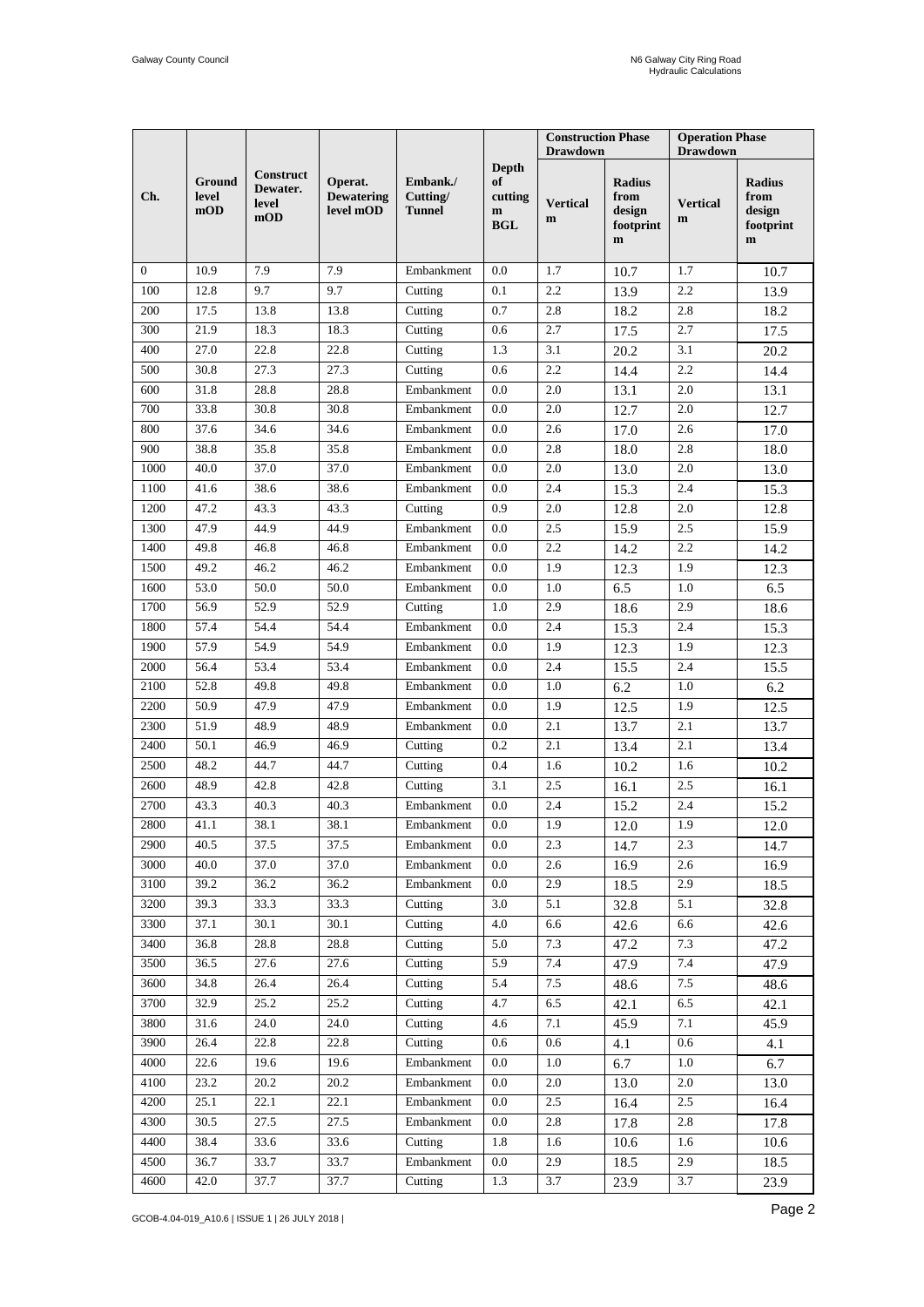|      |                        |                                       |                                           |                                       |                                                  | <b>Construction Phase</b><br><b>Drawdown</b> |                                                              | <b>Operation Phase</b><br><b>Drawdown</b> |                                                             |
|------|------------------------|---------------------------------------|-------------------------------------------|---------------------------------------|--------------------------------------------------|----------------------------------------------|--------------------------------------------------------------|-------------------------------------------|-------------------------------------------------------------|
| Ch.  | Ground<br>level<br>mOD | Construct<br>Dewater.<br>level<br>mOD | Operat.<br><b>Dewatering</b><br>level mOD | Embank./<br>Cutting/<br><b>Tunnel</b> | <b>Depth</b><br>of<br>cutting<br>m<br><b>BGL</b> | <b>Vertical</b><br>$\mathbf m$               | <b>Radius</b><br>from<br>design<br>footprint<br>$\mathbf{m}$ | <b>Vertical</b><br>m                      | <b>Radius</b><br>from<br>design<br>footprint<br>$\mathbf m$ |
| 4700 | 43.3                   | 40.8                                  | 40.8                                      | Embankment                            | 0.0                                              | 1.5                                          | 9.8                                                          | 1.5                                       | 9.8                                                         |
| 4800 | 45.4                   | 42.4                                  | 42.4                                      | Embankment                            | 0.0                                              | 1.2                                          | 8.0                                                          | 1.2                                       | 8.0                                                         |
| 4900 | 45.5                   | 42.5                                  | 42.5                                      | Embankment                            | $0.0\,$                                          | 1.1                                          | 7.3                                                          | 1.1                                       | $\overline{7.3}$                                            |
| 5000 | 47.3                   | 44.3                                  | 44.3                                      | Embankment                            | 0.0                                              | 2.5                                          | 16.2                                                         | 2.5                                       | 16.2                                                        |
| 5100 | 49.9                   | 46.9                                  | 46.9                                      | Embankment                            | 0.0                                              | 1.6                                          | 10.4                                                         | 1.6                                       | 10.4                                                        |
| 5200 | 55.5                   | 52.5                                  | 52.5                                      | Cutting                               | 1.3                                              | 0.0                                          | 0.0                                                          | 0.0                                       | 0.0                                                         |
| 5300 | 59.0                   | 53.3                                  | 53.3                                      | Cutting                               | 2.7                                              | 1.5                                          | 9.9                                                          | 1.5                                       | 9.9                                                         |
| 5400 | 59.5                   | 54.7                                  | 54.7                                      | Cutting                               | 1.8                                              | 3.1                                          | 19.8                                                         | 3.1                                       | 19.8                                                        |
| 5500 | 63.9                   | 55.6                                  | 55.6                                      | Cutting                               | 5.3                                              | 4.9                                          | 31.7                                                         | 4.9                                       | 31.7                                                        |
| 5600 | 59.4                   | 56.5                                  | 56.5                                      | Embankment                            | 0.0                                              | 1.5                                          | 9.5                                                          | 1.5                                       | 9.5                                                         |
| 5700 | 59.5                   | 56.5                                  | 56.5                                      | Embankment                            | $0.0\,$                                          | 1.4                                          | 9.1                                                          | 1.4                                       | 9.1                                                         |
| 5800 | 56.7                   | 53.7                                  | 53.7                                      | Embankment                            | 0.0                                              | 2.8                                          | 18.1                                                         | 2.8                                       | 18.1                                                        |
| 5900 | 57.4                   | 54.4                                  | 54.4                                      | Cutting                               | 0.0                                              | 1.6                                          | 10.3                                                         | 1.6                                       | 10.3                                                        |
| 6000 | 54.5                   | 51.5                                  | 51.5                                      | Embankment                            | 0.0                                              | 1.8                                          | 11.7                                                         | 1.8                                       | 11.7                                                        |
| 6100 | 56.3                   | 53.3                                  | 53.3                                      | Embankment                            | 0.0                                              | 0.8                                          | 5.3                                                          | 0.8                                       | 5.3                                                         |
| 6200 | 53.0                   | 50.0                                  | 50.0                                      | Embankment                            | 0.0                                              | 2.0                                          | 12.8                                                         | 2.0                                       | 12.8                                                        |
| 6300 | 57.2                   | 54.2                                  | 54.2                                      | Embankment                            | 0.0                                              | 0.8                                          | 5.4                                                          | 0.8                                       | 5.4                                                         |
| 6400 | 54.8                   | 51.8                                  | 51.8                                      | Embankment                            | 0.0                                              | 1.2                                          | 7.8                                                          | 1.2                                       | 7.8                                                         |
| 6500 | 59.7                   | 56.7                                  | 56.7                                      | Embankment                            | $0.0\,$                                          | 0.0                                          | 0.0                                                          | 0.0                                       | 0.0                                                         |
| 6600 | 60.2                   | 57.2                                  | 57.2                                      | Embankment                            | 0.0                                              | 1.6                                          | 10.2                                                         | 1.6                                       | 10.2                                                        |
| 6700 | 58.8                   | 55.8                                  | 55.8                                      | Embankment                            | 0.0                                              | 2.5                                          | 16.0                                                         | 2.5                                       | 16.0                                                        |
| 6800 | 59.6                   | 56.2                                  | 56.2                                      | Cutting                               | 0.3                                              | 0.0                                          | 0.0                                                          | 0.0                                       | 0.0                                                         |
| 6900 | 55.6                   | 52.6                                  | 52.6                                      | Embankment                            | 0.0                                              | 1.5                                          | 9.7                                                          | 1.5                                       | 9.7                                                         |
| 7000 | 60.3                   | 57.3                                  | 57.3                                      | Embankment                            | 0.0                                              | 2.4                                          | 15.8                                                         | 2.4                                       | 15.8                                                        |
| 7100 | 61.6                   | 58.6                                  | 58.6                                      | Embankment                            | 0.0                                              | 2.3                                          | 14.5                                                         | 2.3                                       | 14.5                                                        |
| 7200 | 58.9                   | 55.9                                  | 55.9                                      | Embankment                            | 0.0                                              | 2.0                                          | 12.6                                                         | 2.0                                       | 12.6                                                        |
| 7300 | 61.5                   | 58.5                                  | 58.5                                      | Embankment                            | 0.0                                              | 0.1                                          | 0.5                                                          | 0.1                                       | 0.5                                                         |
| 7400 | 63.9                   | 60.9                                  | 60.9                                      | Embankment                            | 0.0                                              | 0.1                                          | 0.4                                                          | 0.1                                       | 0.4                                                         |
| 7500 | 63.1                   | 60.1                                  | 60.1                                      | Embankment                            | 0.0                                              | 2.2                                          | 14.0                                                         | 2.2                                       | 14.0                                                        |
| 7600 | 64.1                   | 61.1                                  | 61.1                                      | Embankment                            | $0.0\,$                                          | 1.8                                          | 11.5                                                         | 1.8                                       | 11.5                                                        |
| 7700 | 69.2                   | 62.9                                  | 62.9                                      | Cutting                               | 3.3                                              | 3.1                                          | 20.1                                                         | 3.1                                       | 20.1                                                        |
| 7800 | 68.9                   | 60.1                                  | 60.1                                      | Cutting                               | 5.8                                              | 9.0                                          | 58.0                                                         | 9.0                                       | 58.0                                                        |
| 7900 | 73.8                   | 56.5                                  | 56.5                                      | Cutting                               | 14.4                                             | 11.6                                         | 74.8                                                         | 11.6                                      | 74.8                                                        |
| 8000 | 67.0                   | 52.5                                  | 52.5                                      | Cutting                               | 11.5                                             | 11.5                                         | 74.1                                                         | 11.5                                      | 74.1                                                        |
| 8100 | 59.3                   | 48.5                                  | 48.5                                      | Cutting                               | 7.9                                              | 7.5                                          | 48.4                                                         | 7.5                                       | 48.4                                                        |
| 8200 | 50.8                   | 44.5                                  | 44.5                                      | Cutting                               | 3.3                                              | 3.8                                          | 24.6                                                         | 3.8                                       | 24.6                                                        |
| 8300 | 42.4                   | 39.4                                  | 39.4                                      | Embankment                            | 0.0                                              | 0.0                                          | $0.0\,$                                                      | 0.0                                       | $0.0\,$                                                     |
| 8400 | 32.3                   | 29.3                                  | 29.3                                      | Embankment                            | $0.0\,$                                          | $0.0\,$                                      | $0.0\,$                                                      | $0.0\,$                                   | $0.0\,$                                                     |
| 8500 | 27.6                   | 24.6                                  | 24.6                                      | Embankment                            | 0.0                                              | 0.0                                          | $0.0\,$                                                      | $0.0\,$                                   | $0.0\,$                                                     |
| 8600 | 23.9                   | 20.9                                  | 20.9                                      | Embankment                            | 0.0                                              | 2.1                                          | 13.6                                                         | 2.1                                       | 13.6                                                        |
| 8700 | 25.1                   | 22.1                                  | 22.1                                      | Embankment                            | 0.0                                              | 0.9                                          | 5.8                                                          | 0.9                                       | 5.8                                                         |
| 8800 | 27.0                   | 24.0                                  | 24.0                                      | Embankment                            | 0.0                                              | 0.0                                          | $0.0\,$                                                      | $0.0\,$                                   | 0.0                                                         |
| 8900 | 14.8                   | 11.8                                  | 11.8                                      | Embankment                            | 0.0                                              | 2.7                                          | 98.7                                                         | 2.7                                       | 98.7                                                        |
| 9000 | 15.7                   | 12.7                                  | 12.7                                      | Embankment                            | 0.0                                              | 3.0                                          | 110.7                                                        | 3.0                                       | 110.7                                                       |
| 9100 | 16.4                   | 13.4                                  | 13.4                                      | Embankment                            | 0.0                                              | 1.0                                          | 38.0                                                         | 1.0                                       | 38.0                                                        |
| 9200 | 10.6                   | 7.6                                   | 7.6                                       | Embankment                            | $0.0\,$                                          | 2.6                                          | 94.2                                                         | 2.6                                       | 94.2                                                        |
| 9300 | 5.9                    | 2.9                                   | 2.9                                       | Embankment                            | $0.0\,$                                          | 3.4                                          | $0.0\,$                                                      | 3.4                                       | $0.0\,$                                                     |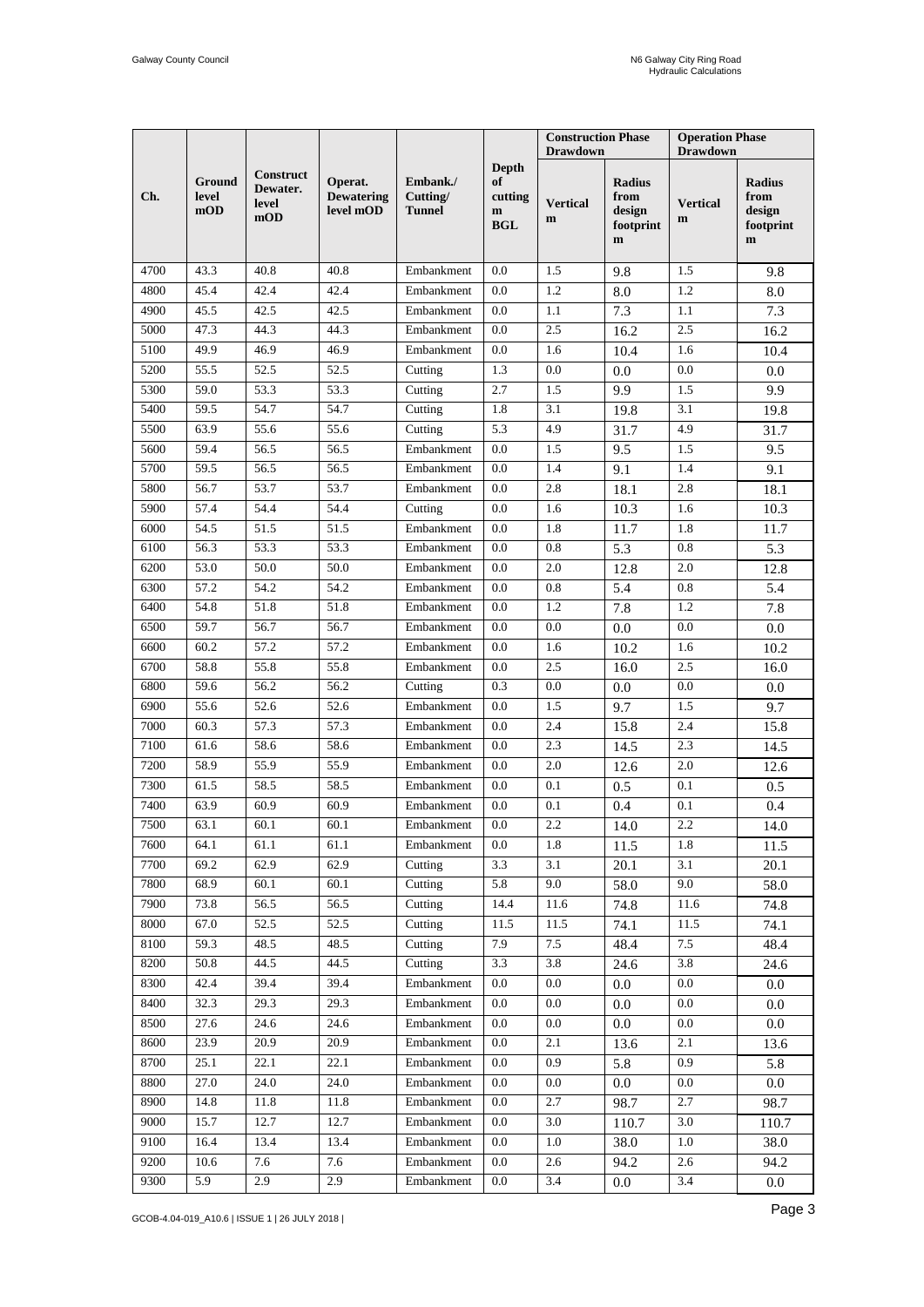|       |                        |                                       |                                           |                                       |                                                             | <b>Construction Phase</b><br><b>Drawdown</b> |                                                              | <b>Operation Phase</b><br><b>Drawdown</b> |                                                             |
|-------|------------------------|---------------------------------------|-------------------------------------------|---------------------------------------|-------------------------------------------------------------|----------------------------------------------|--------------------------------------------------------------|-------------------------------------------|-------------------------------------------------------------|
| Ch.   | Ground<br>level<br>mOD | Construct<br>Dewater.<br>level<br>mOD | Operat.<br><b>Dewatering</b><br>level mOD | Embank./<br>Cutting/<br><b>Tunnel</b> | <b>Depth</b><br>of<br>cutting<br>$\mathbf{m}$<br><b>BGL</b> | <b>Vertical</b><br>$\mathbf{m}$              | <b>Radius</b><br>from<br>design<br>footprint<br>$\mathbf{m}$ | <b>Vertical</b><br>m                      | <b>Radius</b><br>from<br>design<br>footprint<br>$\mathbf m$ |
| 9400  | 6.0                    | 3.0                                   | 3.0                                       | Embankment                            | 0.0                                                         | 3.3                                          | 0.0                                                          | 3.3                                       | 0.0                                                         |
| 9500  | 13.3                   | 10.3                                  | 10.3                                      | Embankment                            | 0.0                                                         | 1.0                                          | 34.9                                                         | 1.0                                       | 34.9                                                        |
| 9600  | 12.9                   | 9.9                                   | 9.9                                       | Embankment                            | $0.0\,$                                                     | 1.3                                          | 46.6                                                         | 1.3                                       | 46.6                                                        |
| 9700  | 16.6                   | 13.6                                  | 13.6                                      | Embankment                            | 0.0                                                         | 0.0                                          | 0.0                                                          | 0.0                                       | 0.0                                                         |
| 9800  | 9.7                    | 6.7                                   | 6.7                                       | Embankment                            | 0.0                                                         | 0.0                                          | 0.0                                                          | 0.0                                       | 0.0                                                         |
| 9900  | 11.9                   | 8.9                                   | 8.9                                       | Embankment                            | 0.0                                                         | 0.3                                          | 10.1                                                         | 0.3                                       | 10.1                                                        |
| 10000 | 19.5                   | 16.5                                  | 16.5                                      | Embankment                            | 0.0                                                         | 0.0                                          | 0.0                                                          | 0.0                                       | 0.0                                                         |
| 10100 | 20.0                   | 17.0                                  | 17.0                                      | Embankment                            | 0.0                                                         | 0.0                                          | 0.0                                                          | 0.0                                       | 0.0                                                         |
| 10200 | 22.9                   | 19.9                                  | 19.9                                      | Embankment                            | 0.0                                                         | 0.0                                          | 0.0                                                          | 0.0                                       | 0.0                                                         |
| 10300 | 10.8                   | 7.8                                   | 7.8                                       | Embankment                            | 0.0                                                         | 0.4                                          | 13.9                                                         | 0.4                                       | 13.9                                                        |
| 10400 | 18.1                   | 15.1                                  | 15.1                                      | Embankment                            | 0.0                                                         | 0.0                                          | 0.0                                                          | 0.0                                       | $0.0\,$                                                     |
| 10500 | 14.4                   | 11.4                                  | 11.4                                      | Embankment                            | 0.0                                                         | 0.0                                          | 0.0                                                          | 0.0                                       | 0.0                                                         |
| 10600 | 16.5                   | 13.5                                  | 13.5                                      | Embankment                            | 0.0                                                         | 0.0                                          | 0.0                                                          | 0.0                                       | $0.0\,$                                                     |
| 10700 | 14.0                   | 11.0                                  | 11.0                                      | Embankment                            | 0.0                                                         | 0.0                                          | 0.0                                                          | 0.0                                       | 0.0                                                         |
| 10800 | 14.2                   | 10.0                                  | 14.2                                      | Cutting                               | 1.3                                                         | 0.0                                          | 0.0                                                          | 0.0                                       | $0.0\,$                                                     |
| 10900 | 21.5                   | 9.8                                   | 21.5                                      | Cutting                               | 8.7                                                         | 0.0                                          | 0.0                                                          | 0.0                                       | 0.0                                                         |
| 11000 | 23.9                   | 10.6                                  | 23.9                                      | Cutting                               | 10.3                                                        | 0.0                                          | 0.0                                                          | 0.0                                       | 0.0                                                         |
| 11100 | 27.9                   | 11.5                                  | 27.9                                      | Cutting                               | 13.5                                                        | 0.0                                          | 0.0                                                          | 0.0                                       | 0.0                                                         |
| 11200 | 32.6                   | 12.3                                  | 32.6                                      | Tunnel                                | 17.3                                                        | 0.0                                          | $0.0\,$                                                      | 0.0                                       | $0.0\,$                                                     |
| 11300 | 39.8                   | 13.1                                  | 39.8                                      | Tunnel                                | 23.7                                                        | 0.0                                          | 0.0                                                          | 0.0                                       | $0.0\,$                                                     |
| 11400 | 24.2                   | 13.9                                  | 24.2                                      | Tunnel                                | 7.3                                                         | 0.0                                          | 0.0                                                          | 0.0                                       | 0.0                                                         |
| 11500 | 15.3                   | 12.3                                  | 15.3                                      | Embankment                            | 0.0                                                         | 0.0                                          | 0.0                                                          | 0.0                                       | 0.0                                                         |
| 11600 | 12.2                   | 9.2                                   | 12.2                                      | Embankment                            | 0.0                                                         | 0.0                                          | 0.0                                                          | 0.0                                       | $0.0\,$                                                     |
| 11700 | 14.8                   | 20.6                                  | 14.8                                      | Embankment                            | 0.0                                                         | 0.0                                          | 0.0                                                          | 0.0                                       | $0.0\,$                                                     |
| 11800 | 50.9                   | 23.3                                  | 23.3                                      | Cutting                               | 24.6                                                        | 0.0                                          | 0.0                                                          | 0.0                                       | 0.0                                                         |
| 11900 | 34.9                   | 25.0                                  | 25.0                                      | Cutting                               | $7.0\,$                                                     | 0.0                                          | 0.0                                                          | 0.0                                       | $0.0\,$                                                     |
| 12000 | 25.7                   | 22.7                                  | 22.7                                      | Embankment                            | 0.0                                                         | 0.0                                          | 0.0                                                          | 0.0                                       | $0.0\,$                                                     |
| 12100 | 23.5                   | 20.5                                  | 20.5                                      | Embankment                            | 0.0                                                         | 0.0                                          | 0.0                                                          | 0.0                                       | 0.0                                                         |
| 12200 | 21.0                   | 18.0                                  | 18.0                                      | Embankment                            | $0.0\,$                                                     | $0.0\,$                                      | $0.0\,$                                                      | 0.0                                       | 0.0                                                         |
| 12300 | 14.1                   | 11.1                                  | 11.1                                      | Embankment                            | 0.0                                                         | 0.0                                          | 0.0                                                          | $0.0\,$                                   | 0.0                                                         |
| 12400 | 11.1                   | 8.1                                   | 8.1                                       | Embankment                            | 0.0                                                         | 0.0                                          | 0.0                                                          | $0.0\,$                                   | 0.0                                                         |
| 12500 | 22.0                   | 19.0                                  | 19.0                                      | Embankment                            | 0.0                                                         | 0.0                                          | 0.0                                                          | 0.0                                       | 0.0                                                         |
| 12600 | 28.3                   | 21.6                                  | 21.6                                      | Cutting                               | 3.7                                                         | 0.0                                          | 0.0                                                          | $0.0\,$                                   | 0.0                                                         |
| 12700 | 31.4                   | 20.8                                  | 20.8                                      | Cutting                               | 7.6                                                         | $0.0\,$                                      | 0.0                                                          | 0.0                                       | 0.0                                                         |
| 12800 | 28.2                   | 20.1                                  | 20.1                                      | Cutting                               | 5.1                                                         | $0.0\,$                                      | 0.0                                                          | 0.0                                       | $0.0\,$                                                     |
| 12900 | 23.6                   | 19.4                                  | 19.4                                      | Cutting                               | 1.2                                                         | 0.0                                          | 0.0                                                          | 0.0                                       | $0.0\,$                                                     |
| 13000 | 18.1                   | $\overline{1}$ 5.1                    | 15.1                                      | Embankment                            | 0.0                                                         | $0.0\,$                                      | 0.0                                                          | $0.0\,$                                   | 0.0                                                         |
| 13100 | 28.4                   | 19.8                                  | 19.8                                      | Cutting                               | 5.6                                                         | 3.0                                          | 110.6                                                        | 3.0                                       | 110.6                                                       |
| 13200 | 35.7                   | 20.7                                  | 20.7                                      | Cutting                               | 12.0                                                        | 2.9                                          | 106.9                                                        | 2.9                                       | 106.9                                                       |
| 13300 | 35.1                   | 21.6                                  | 21.6                                      | Cutting                               | 10.5                                                        | $2.5\,$                                      | 92.2                                                         | $2.5\,$                                   | 92.2                                                        |
| 13400 | 34.4                   | 22.5                                  | 22.5                                      | Cutting                               | 8.9                                                         | 3.1                                          | 114.2                                                        | 3.1                                       | 114.2                                                       |
| 13500 | 32.4                   | 23.4                                  | 23.4                                      | Cutting                               | 6.0                                                         | 2.5                                          | 92.2                                                         | 2.5                                       | 92.2                                                        |
| 13600 | 30.3                   | 24.1                                  | 24.1                                      | Cutting                               | $\overline{3.2}$                                            | 1.7                                          | 61.7                                                         | 1.7                                       | 61.7                                                        |
| 13700 | 21.6                   | 18.6                                  | 18.6                                      | Embankment                            | 0.0                                                         | 0.0                                          | 0.0                                                          | $0.0\,$                                   | $0.0\,$                                                     |
| 13800 | 16.9                   | 13.9                                  | 13.9                                      | Embankment                            | 0.0                                                         | $0.0\,$                                      | 0.0                                                          | $0.0\,$                                   | 0.0                                                         |
| 13900 | 18.7                   | 15.7                                  | 15.7                                      | Embankment                            | 0.0                                                         | 0.0                                          | 0.0                                                          | $0.0\,$                                   | 0.0                                                         |
| 14000 | 18.3                   | 15.3                                  | 15.3                                      | Embankment                            | 0.0                                                         | 0.0                                          | 0.0                                                          | $0.0\,$                                   | 0.0                                                         |